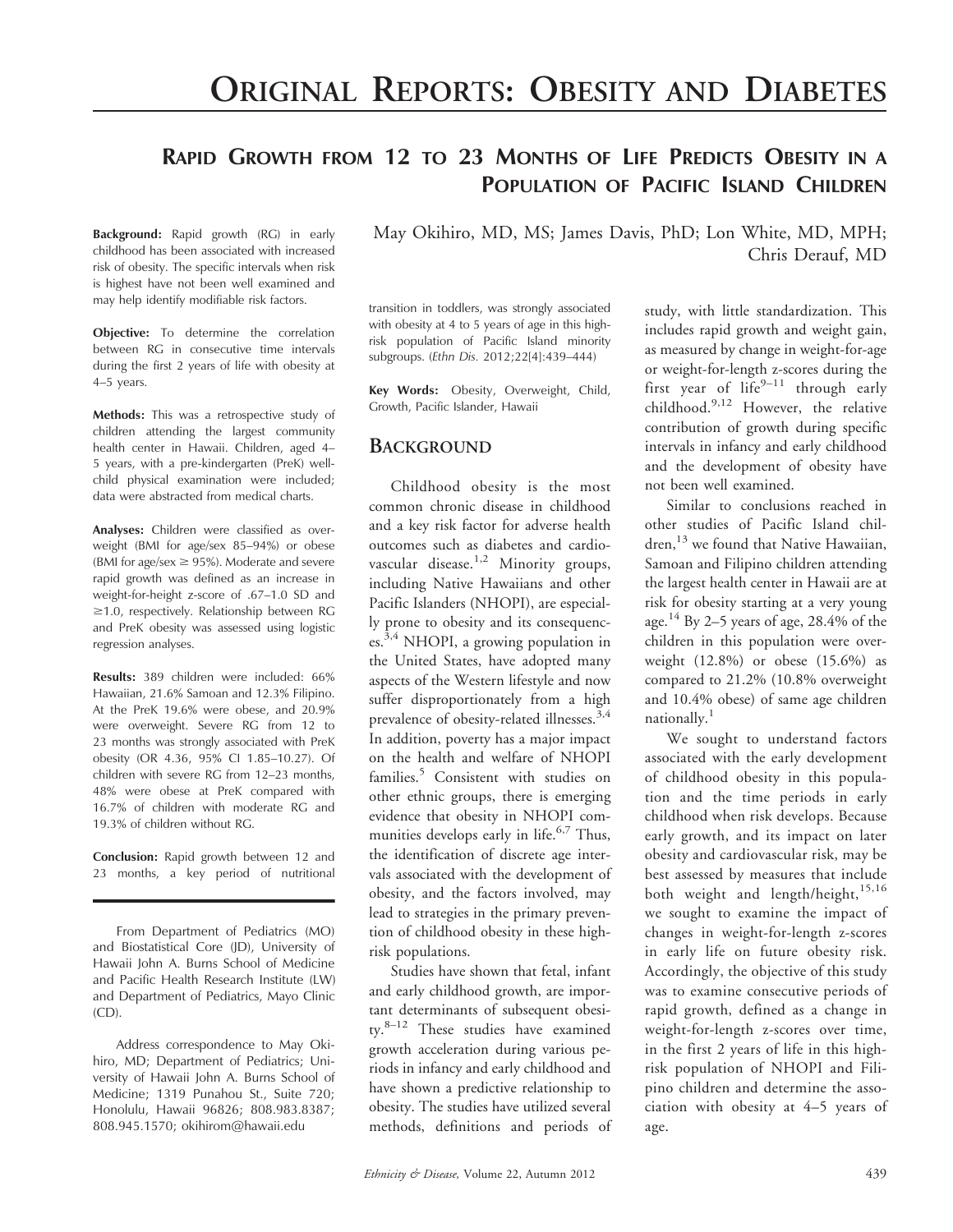The objective of this study was to examine consecutive periods of rapid growth … in the first 2 years of life in this high-risk population of Native Hawaiian and Other Pacific Islander and Filipino children and determine the association with obesity at  $4-5$  years of age.

## **METHODS**

This was a retrospective study of Native Hawaiian, Samoan and Filipino children who utilized Hawaii's largest federally qualified community health center (CHC). This CHC serves 2 rural communities that are made up of a large concentration of Native Hawaiian and other Pacific Island residents. This area is impoverished – per capita income is among the lowest in Hawaii and unemployment is high.<sup>17</sup> In 2005 the CHC participating in this study provided health services to 26,936 patients; 51% were Native Hawaiian, 43% were aged  $\leq$ 20 years and 76% had incomes  $\leq$ 200% of the US federal poverty level.

Children meeting the following criteria were eligible for inclusion into the study: 1) Native Hawaiian, Samoan or Filipino; 2) lived in the CHC zip code; 3) born during one of 4 birth cohort periods (1981–1983, 1986– 1988, 1991–1993, 1996–1998); 4) attended the CHC for their well-child care; and 5) had a pre-kindergarten physical examination (PreK assessment) at the CHC. The PreK assessment is a well-child clinical visit at age 4 to 5 years and is required by the State of Hawaii for school entry. The cohorts were initially selected to compare the prevalence of overweight by ethnicity over time.

An electronic list of eligible children was created using the CHC electronic clinical database. This included 5947 children of whom 81.3% were Native Hawaiian, 9.7% were Samoan and 9.0% were Filipino. A random sample of the eligible children was then generated using SAS software (version 9.1). Medical charts were manually reviewed. Data were abstracted for the PreK assessment and other clinical visits, from 2 days through 5 years of age, in which height and weight were measured together and recorded in the medical record. Weight and height were most commonly recorded together at well-child clinical visits, including the PreK assessment, when growth is routinely assessed. These wellchild clinical visits are routinely scheduled at age 1 and 2 weeks; 1, 2, 4, 6, 9, 12, 15, and 18 months and; 2, 3, 4 and 5 years of age. While the measurements were not made under a research protocol, medical assistants follow a written protocol to standardize clinical measurements and must pass a proficiency review. Scales are professionally calibrated yearly. Race/ethnicity was used as a stratifying variable to compare obesity prevalence. Race/ethnicity was classified based on the parent or guardian's selection from a list of 28 categories at the time of CHC registration.

The CHC Research Committee and the University of Hawaii – Committee on Human Subjects approved the study.

### ANALYSES

We examined associations between obesity at the PreK assessment and rapid growth during consecutive, distinct time intervals in the first two years of life: 2 days-5 months, 6–11 months, and 12–23 months. These age intervals were selected because they correspond to periods when growth is closely monitored through routine well-child visits. The intervals also correspond approximately to the developmental and feeding transitions from solely breast milk or formula feeding (birth–5 months) to the introduction of solid foods (6– 11 months) to weaning of milk feeds and the shift to mostly table foods (12– 23 months). Growth was calculated as the difference between the two data points that were closest to the start and end of the time interval, representing the longest possible duration of growth for the interval studied (eg, 2 days to 5 months). Of note, no data points were utilized for analyses for more than one time interval.

We defined rapid growth by change in weight-for-length z-score over time. When we operationalized rapid growth as changes in weight-for-age z-scores, the results were not significant. In addition, as noted above, weight-forlength may be a more appropriate assessment of overall growth, adiposity and future metabolic risk.<sup>16</sup> Growth acceleration was classified into one of two categories: moderate rapid growth and severe rapid growth. Moderate rapid growth was defined as an increase in weight-for-length z-score (WLZ)  $\geq$ .67 SD, but <1.0 SD over an age interval, such as 12 to 23 months. A change in .67 SD represents the difference between displayed centile lines on standard growth charts (ie, 25, 50, 75th centile lines). Several studies examining rapid growth and rapid weight gain in early childhood have used the .67 SD variable.<sup>12,18</sup> It is a simple and easy way that clinicians, monitoring weight and height using standard growth charts, can visualize growth acceleration. In an updated review of published reports on rapid growth in infancy, Ong and Loos<sup>9</sup> suggested that researchers studying rapid growth in childhood use .67 SD change in weight SD score as the standard exposure variable. In order to identify those children at highest risk for obesity, we also examined severe rapid growth, defined as a change in WLZ of  $\geq$ 1.0 SD over an age interval.

The body size of infants and toddlers up to 23 months of age was defined by weight-for-age and weight-for-length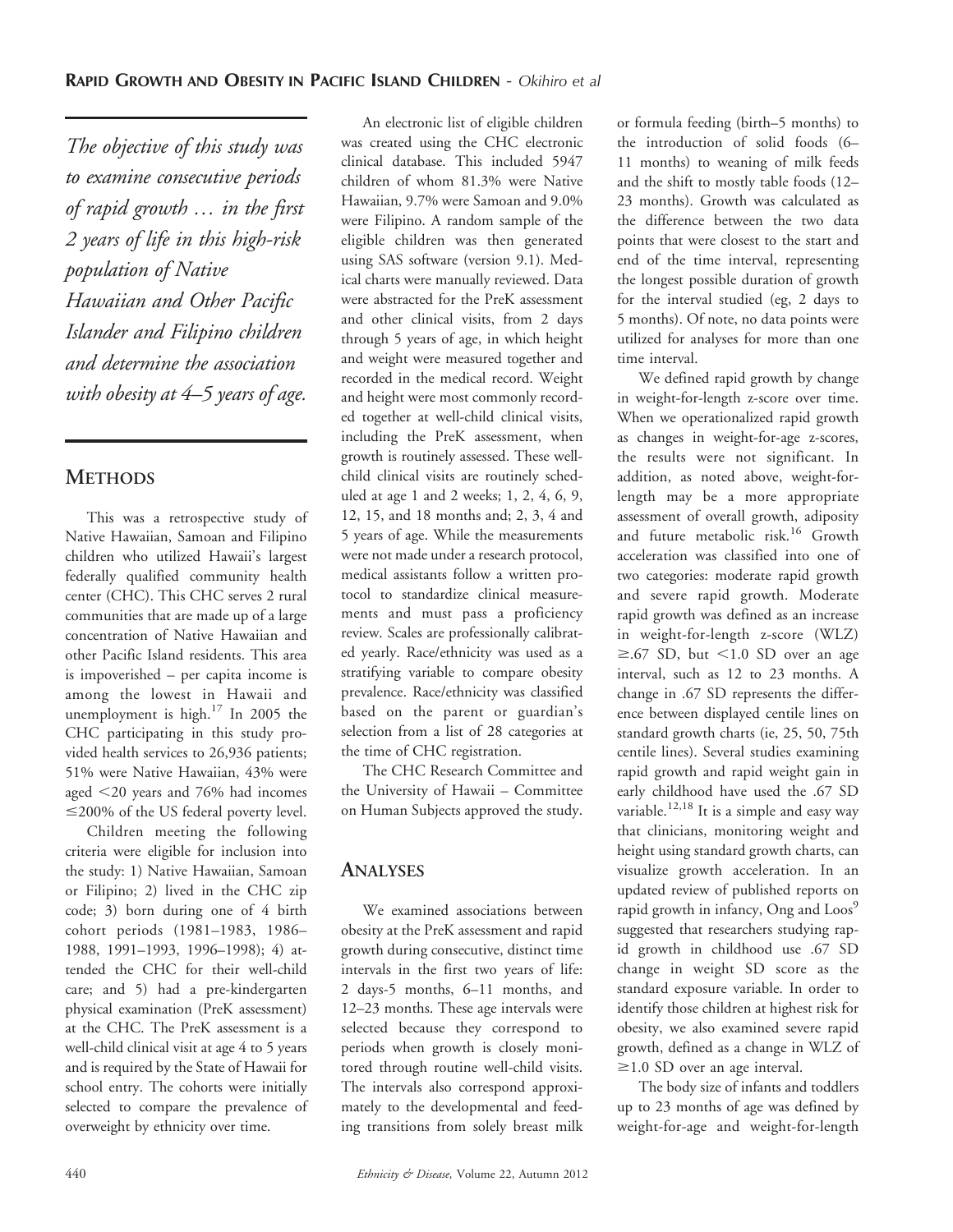percentiles based on Centers for Disease Control and Prevention (CDC) 2000 growth charts, using software available from the CDC.19 Body size of children  $\geq$  years was categorized by body mass index (BMI), calculated as weight (kilograms) divided by height (meters) squared. Body mass index was converted into percentiles for age and sex, based on the CDC growth charts.<sup>19</sup> Children two years and above were defined as overweight if BMI >85th percentile but ,95th percentile and obese if BMI  $\geq$ 95th percentile.

Measurements were excluded from the analysis if the recorded height-forage, weight-for-age, weight-for-length, or BMI z-scores were not biologically plausible, suggesting recorder or transcription error. This included a height zscore  $<-4.0$  and  $>+4.0$ , weight z-score  $<-4.0$  and  $>+5.0$ , weight-for-length z-score  $<-4.0$  and  $>5.0$  and BMI zscores  $<-4$  and  $>+5.0$ . This exclusion criteria is similar to that used by the CDC Pediatric Nutrition Surveillance System (PedNSS)<sup>20</sup> and accounted for .7% of the measurements in our study.

Initial analyses compared characteristics of the children in the total cohort to the subset that had multiple measurements between 2 days of age and the PreK assessment. Other descriptive analyses summarized the percentage of children obese at the PreK by WLZ and WAZ growth categories. These analyses were extended using logistic regression models initially adjusted for birth cohort, sex and ethnicity. The final analysis was a comprehensive regression model that also included overweight status from 12 to 23 months and growth during other age intervals. All analyses were conducted with SAS version 9.1 (SAS institute Inc, Cary, North Carolina).

#### **RESULTS**

PreK assessment data were available for 578 children; 54% were male,

|                          |                     | % Obese at the PreK Exam |
|--------------------------|---------------------|--------------------------|
| Age Interval $(n)$       | <b>SD Range</b>     | Weight-for-Height $(n)$  |
| 2 days-5 months $(289)$  | < 67                | 21.6 (176)               |
|                          | $\geq 67, \leq 1.0$ | 18.2(22)                 |
|                          | $\geq 1.0$          | 23.1(91)                 |
| $6-11$ months $(270)$    | < 0.67              | 22.8 (246)               |
|                          | $\geq 67, \leq 1.0$ | 20.0(10)                 |
|                          | $\geq 1.0$          | 28.6 (14)                |
| $12 - 23$ months $(325)$ | < .67               | 19.3 (274)               |
|                          | $\geq 67, \leq 1.0$ | 16.7(24)                 |
|                          | $\geq 1.0$          | 48.2 (27)                |

Table 1. Percent of children with rapid growth and PreK obesity  $a$ 

64.2% were Native Hawaiian, 23% were Samoan and 12.8% were Filipino. Growth trajectory assessments from 1 day to 23 months, based on at least 2 clinic visits per time interval during the first 2 years of life, were available for 389 children. Comparison of data from this subset of infants and toddlers with the larger group of children showed that the groups were similar in ethnicity, sex and PreK assessment obesity prevalence.

The mean number of measurement points taken for each infant/toddler was 8.2  $\pm$  5.0. The time between data points are presented below with the results shown as the calculated median days between points, with 25% and 75% quantiles presented respectively in parentheses. For time period 2 days– 5 months, the median interval was 119 days (92 [25%], 138 [75%]). For 6–11 months, the median interval was 90.5 days (68, 103.5). For the encompassing time period between 2 weeks to 11 months, the median was 243 days (161, 282). Finally, for time period 12 to 23 months, the median interval was 185 days (120.5, 238).

Among the children in the infant/ toddler subset, 20.1% were overweight (BMI 85–94%) and 22.7% were obese  $(BMI \ge 95\%)$  at the PreK assessment. Children with moderate rapid growth from 12 to 23 months (WLZ of .67–1.0 SD) were not at higher risk for subsequent obesity, having a lower prevalence of obesity than those children who did not experience rapid growth (Table 1). In contrast, our initial regression model showed that children with severe rapid growth from 12 to 23 months (WLZ of  $\geq$  1.0 SD) had an increased risk of obesity at the PreK assessment, after adjusting for ethnicity, cohort and sex (OR 4.36, 95% CI 1.85–10.27) (Table 2). Of the children experiencing severe rapid growth from 12 to 23 months, 48.2% were obese at the PreK assessment compared with only 19.3% of those who did not experience rapid growth during this interval (Table 1).

Obesity risk for the 12 to 23 month interval was highest when we created the comprehensive regression model that also adjusted for growth during the other time periods and overweight status during the 2nd year of life (OR 4.98, 95% CI 1.84–13.49). Rapid growth from 2 days–5 months, 6– 11 months and the combined interval 2 days–11 months (Table 2) were not significantly associated with PreK assessment obesity.

### **DISCUSSION**

In this study of low-income NHOPI and Filipino children, we found a high prevalence of obesity at the PreK assessment. More than 20% of children were overweight and 22.7% were obese. This is significantly higher than the NHANES 2007–2008 Report that found 21.1% of children 2–5 years of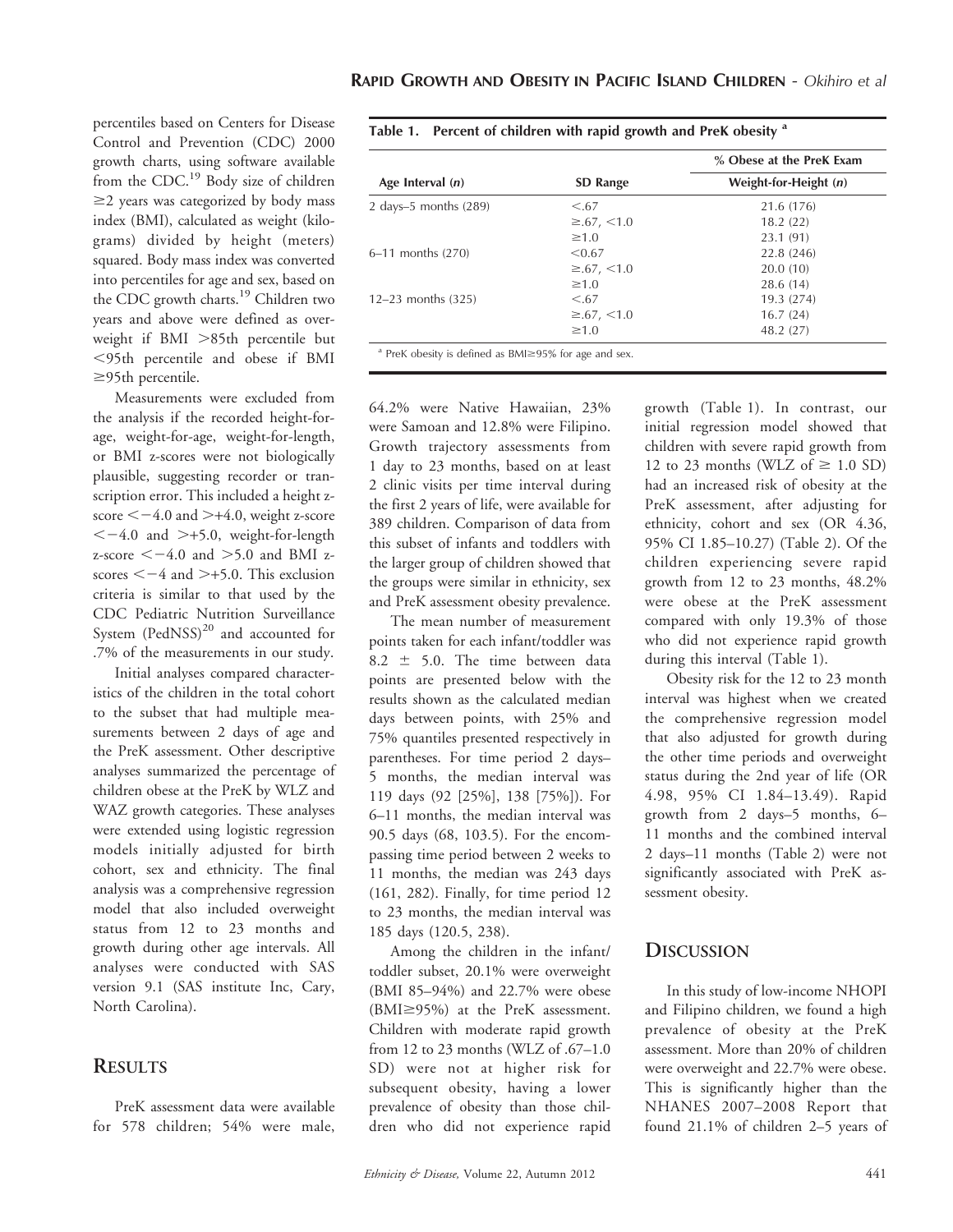| Table 2. Associations of rapid growth with PreK obesity <sup>a</sup> |  |  |
|----------------------------------------------------------------------|--|--|
|----------------------------------------------------------------------|--|--|

|                                                                                                                                                                                                                                                                                                                                                     |                 | Odds Ratio, (95% CI) <sup>b</sup> |  |
|-----------------------------------------------------------------------------------------------------------------------------------------------------------------------------------------------------------------------------------------------------------------------------------------------------------------------------------------------------|-----------------|-----------------------------------|--|
| Age Interval $(n)$                                                                                                                                                                                                                                                                                                                                  | <b>SD</b> Range | <b>Weight-for-Height</b>          |  |
| 2 days-5 months $(289)$                                                                                                                                                                                                                                                                                                                             | < 67            | 1.0 (reference)                   |  |
|                                                                                                                                                                                                                                                                                                                                                     | $\geq 67$       | $1.12(.61 - 2.10)$                |  |
|                                                                                                                                                                                                                                                                                                                                                     | $\geq 1.0$      | $1.17(.62 - 2.21)$                |  |
| $6-11$ months $(270)$                                                                                                                                                                                                                                                                                                                               | < 67            | 1.0 (reference)                   |  |
|                                                                                                                                                                                                                                                                                                                                                     | $\geq 67$       | $1.03$ $(.38-2.78)$               |  |
|                                                                                                                                                                                                                                                                                                                                                     | $\geq 1.0$      | $1.33$ $(.39-4.54)$               |  |
| 2 days-11 months (333)                                                                                                                                                                                                                                                                                                                              | < 67            | 1.0 (reference)                   |  |
|                                                                                                                                                                                                                                                                                                                                                     | $\geq 67$       | $1.35(.76 - 2.38)$                |  |
|                                                                                                                                                                                                                                                                                                                                                     | $\geq 1.0$      | $1.44$ $(.79-2.62)$               |  |
| $12 - 23$ months $(325)$                                                                                                                                                                                                                                                                                                                            | < 67            | 1.0 (reference)                   |  |
|                                                                                                                                                                                                                                                                                                                                                     | $\geq 67$       | $2.20(1.11 - 4.37)$               |  |
|                                                                                                                                                                                                                                                                                                                                                     | $\geq 1.0$      | $4.36(1.85 - 10.27)$              |  |
| $\overline{a}$ , $\overline{b}$ , $\overline{b}$ , $\overline{c}$ , $\overline{a}$ , $\overline{a}$ , $\overline{a}$ , $\overline{a}$ , $\overline{a}$ , $\overline{a}$ , $\overline{a}$ , $\overline{a}$ , $\overline{a}$ , $\overline{a}$ , $\overline{a}$ , $\overline{a}$ , $\overline{a}$ , $\overline{a}$ , $\overline{a}$ , $\overline{a}$ , |                 |                                   |  |

 $a$  PreK obesity is defined as BMI $\geq$ 95% for age and sex.

<sup>b</sup> Model adjusted for ethnicity, cohort and sex.

age were overweight or  $obese<sup>1</sup>$  (10.8%) overweight and 10.4% obese) and a 2008 PedNSS report that found 14.8% of preschool children, 2 to 4 years of age, were obese.<sup>20</sup> We also found a significant association between rapid growth from 12 to 23 months and obesity at 4–5 years of age. This association was independent of obesity during the same age interval and growth in other intervals. This observation adds to our understanding of the developmental pathophysiology of obesity in early childhood. During this period toddlers are undergoing significant developmental changes such as learning to walk, talk and feed themselves. They are also transitioning nutritionally from

In this study of low-income NHOPI and Filipino children, we found a high prevalence of obesity at the PreK assessment: more than 20% of children were overweight and 22.7% were obese.

primarily milk feeds and baby foods to table foods.

The association between growth from 1 to 2 years of age and obesity prevalence has not been well examined. Indeed, our study is one of few to examine growth during discrete, consecutive developmental time intervals in the first 2 years of life. $2^{1-24}$  These few studies have demonstrated associations between rapid growth in the first few years of life and subsequent obesity and metabolic disturbance. However, the studies have generally focused on one continuous period in early childhood, such as growth from birth through 2 years, and have not considered the specific contribution of smaller consecutive time intervals.

The Barry Caerphilly Growth Study,<sup>21</sup> a longitudinal study found that the most important predictor of BMI among adults from Wales was weight at 5 years or increased weight velocity from 21 months to 5 years of age. The Delhi Cohort Study<sup>22</sup> examined the relationship between growth in early life and adult obesity in a large cohort of generally underweight children. The investigators found that increased BMI in the first 6 months of life and at 2 to 5 years of age was associated with adult obesity. The strongest effect on adult waist-hip ratio, an indicator of central obesity, was growth from 1–2 years. In contrast, a

recent study of mostly White children from England<sup>23</sup> found that rapid weight gain in the first 9 months of life, and not growth from 9 to 19 months, was associated with increased adiposity. Finally, a retrospective study of children from Pennsylvania<sup>24</sup> took a different approach and examined the degree of weight gain from birth to 24 months that best defined risk of overweight at 6 to 8 years of age. $25$  The researchers based risk on sensitivity and specificity using receiver-operating characteristic curves and found that infants at-risk for obesity gained at least 8.15 kg from 0 to 24 months. Although these studies are difficult to compare with our results, the common thread was an association between weight gain and BMI in early childhood and the subsequent development of obesity. Nevertheless, the populations have vastly different ethnic and socioeconomic characteristics making it difficult to generalize the results.

Prior studies have documented consistent associations between childhood obesity and infant growth from birth through one week,  $26$  4 months,  $10$ 6 months, $27$  and 12 months of life.<sup>11</sup> These studies have defined rapid growth using various criteria such as change in weight-for-age and weight-for-length zscores as well as absolute weight gain analyzed as either a continuous or dichotomous variable. In contrast, our study, using both change in weight-forlength z-score and weight-for-age zscore, did not find an association between infant growth and obesity at the PreK assessment. It is unclear why growth from 12 to 23 months, and not infant growth, was predictive of obesity in this population. Teenage pregnancy is common in this community but low birth weight rates are not exceptionally high. Breastfeeding rates, anecdotally, are low. It may be that feeding behaviors are more uniform in the first year of life but vary more as children get older in this multi-cultural population. We speculate that factors related to the complex development of toddler eating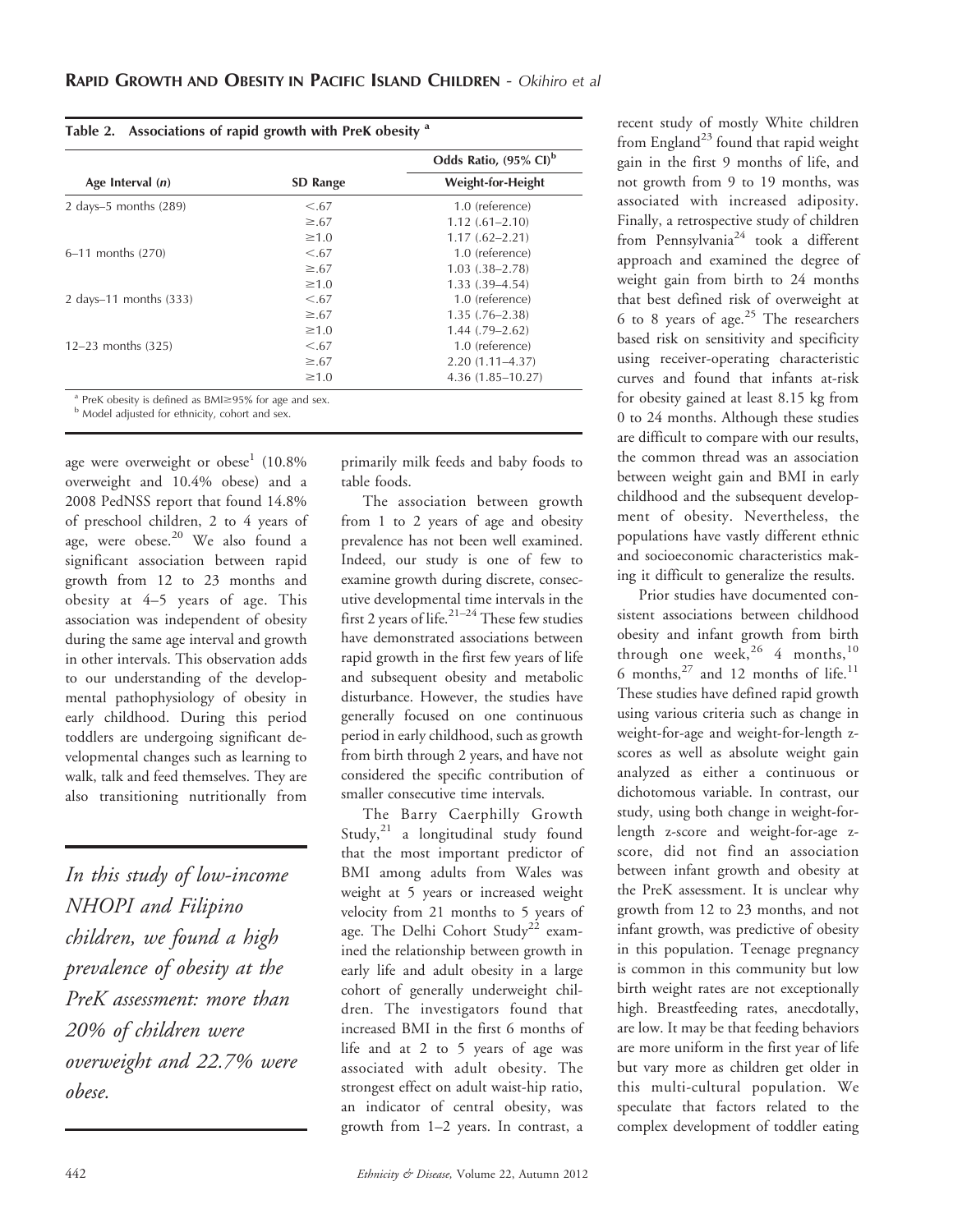behaviors and parental child feeding practices may have been involved in rapid growth from 12 to 23 months and subsequent obesity.

During the period of 12 to 23 months, toddlers typically wean from milk feeds and learn to eat foods shared by the family. In the course of this transition, toddlers develop taste and food preferences, food-related behaviors and the ability to self regulate energy intake.25,28 Studies have shown that child-feeding practices shape these eating behaviors – the types and portions of foods served by caregivers, the frequency of eating and the social contexts in which eating occurs.<sup>29,30</sup> A caregiver's own experience with food and eating, and their cultural beliefs about issues such as food and body size also frame feeding practices and the food environment.<sup>29,30</sup>

Birch hypothesized that many lowincome families learn to feed children frequently when food is available, in large quantities and in response to crying or distress rather than hunger.<sup>28</sup> Children learn not to respond to satiety clues but to clean their plate. Over the last 30 years the American food environment, especially of low-income communities, has quickly evolved into one where inexpensive, palatable, caloric foods, low on nutrient value, are easily accessible. The impact of cultural beliefs and a rapidly changing food and social environment, on the feeding practices and eating behaviors of NHOPI and Filipino families were not evaluated in this study. Nevertheless, the complex mix of factors related to culture, body size, poverty, food insecurity and food preferences in environments where obesogenic foods are now abundant, may play a major role in the development of early childhood obesity and are likely factors involved in our findings. Understanding the role of these factors in the early excess weight gain is an important next step in identifying potential modifiable risk factors suitable for intervention.

### **LIMITATIONS**

We recognize several limitations of this retrospective report. Data was extracted from measurements taken during routine well-child visit appointments. As expected, actual visit dates were variable accounting for the difference in the data intervals as described above. In addition, methods for weight and height measurement were obtained through clinical measurement and not standardized research protocols. However, trained medical assistants, following a standard clinical protocol, performed all measurements. Finally, implausible values for height, weight and BMI were excluded.

Data on birthweight, mother's weight, gestational age and infant feeding method and intake were incomplete and not included in our analysis. Past reports have shown that adjustment for parental obesity and low-income status reduces the effect size of rapid weight gain on obesity but does not eliminate the effect. $9$  In addition, we were not able to determine any meaningful results that could reflect differences in the three ethnic groups studied, due to the relatively small size of the Samoan and Filipino subsets.

Finally, we recognize that the analysis was limited to obesity prevalence at 4–5 years of age; we do not know how these data will translate to the status of the cohort in later life. Nevertheless, it is now generally accepted that understanding the development of early childhood obesity is critical to understanding the pathogenesis of adult obesity and related chronic diseases, $31$  since the majority of obese children become obese adults.<sup>32</sup>

### **CONCLUSIONS**

There is mounting evidence that rapid growth in infancy and early childhood is associated with obesity and related metabolic disturbances. This is the first study to show that rapid growth from 12 to 23 months is highly predictive of obesity at 4 to 5 years in a population of NHOPI and Filipino children with a high prevalence of early obesity. Given the retrospective design of this study, additional prospective studies are needed to validate our findings and to elucidate the factors leading to the rapid growth during this period. We speculate that child feeding practices in obesogenic environments may be especially important in lowincome communities and cultures in transition, such as our Pacific Island and immigrant Asian communities. Understanding the impact of rapid growth in early childhood and the socioeconomic and cultural factors leading to increased obesity risk is crucial to designing effective primary prevention strategies.

#### **ACKNOWLEDGMENTS**

This work was supported by the National Institute on Minority Health and Health Disparities (NIMHD) Grant P20 MD000173, NIMHD Grant U54MD00758, Research Centers in Minority Institutions award P20 RR11091, US Department of Defense Pacific Telehealth and Technology Hui, contract #1435-04-03-CT-87084. Its contents are solely the responsibility of the authors and do not necessarily represent the official views of the NCMHD/NIH, RCMI/NIH or DOD. The writers would also like to thank Dr. David Easa for his editorial contributions to this paper.

#### **REFERENCES**

- 1. Ogden CL, Carroll MD, Kit BK, Flegal KM. Prevalence of obesity and trends in body mass index among US children and adolescents, 1999–2010. JAMA. 2012;307(5):483–490.
- 2. Freedman DS, Dietz WH, Srinivasan SR, Berenson GS. The relation of overweight to cardiovascular risk factors among children and adolescents: the Bogalusa Heart Study. Pediatrics. 1999;103(6 Pt 1):1175–1182.
- 3. Hawaii Department of Health. Hawaii Behavioral Risk Factor Surveillance Survey 2009. www.hawaii.gov/health/statistics/. Accessed June 1, 2011.
- 4. Mau MK, Sinclair K, Saito EP, Baumhofer KN, Kaholokula JK. Cardiometabolic health disparities in native Hawaiians and other Pacific Islanders. Epidemiol Rev. 2009;31: 113–129.
- 5. Kana'iaupuni SM, Malone NJ, Ishibashi K. Income and Poverty among Native Hawaiians: